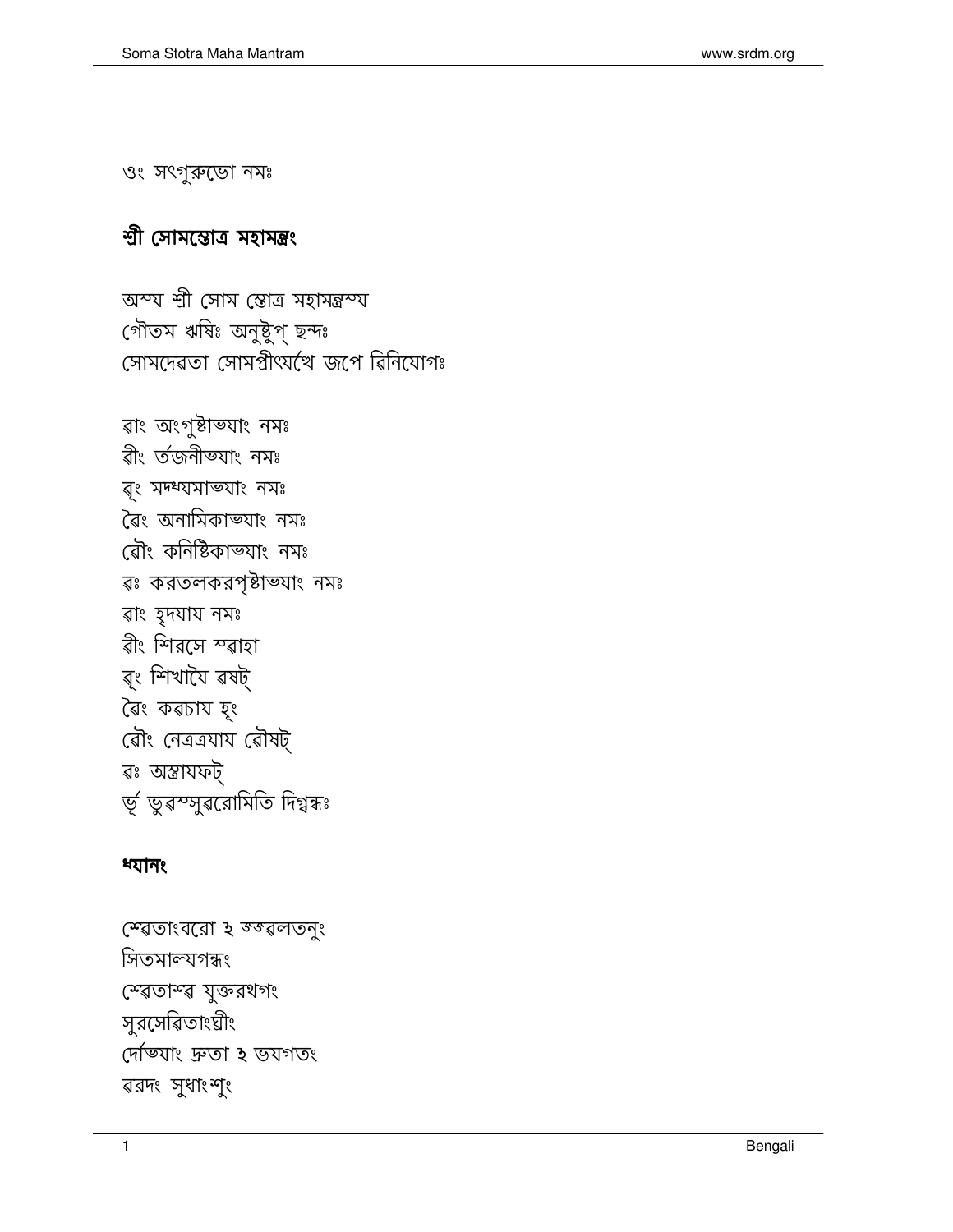| প্ৰণমামি চন্দ্ৰং                  |     | (1) |
|-----------------------------------|-----|-----|
| আগ্নেযভাগে সরতো দশশ্বঃ            |     |     |
| চাত্রেযজো যামুন দেশজশ্চ           |     |     |
| প্রৎযংশ্মুখস্থঃ চতুরস্চপীঠো       |     |     |
| গদাধরো হৱতু রোহিণীশঃ              |     | (2) |
| চন্দ্ৰং নমামিৱরদং                 |     |     |
| শঙ্করস্য ৱিভূষণং                  |     |     |
| কলানিধিং কান্তরূপং                |     |     |
| কেয্রমকুটোস্জ্ৱলং                 |     | (3) |
| ৱরদং ৱন্দ্যচরণং                   |     |     |
| ৱাসুদেৱস্য লোচনং                  |     |     |
| ৱসুধাহ্লাদনকরং                    |     |     |
| ৱিধুং তং প্ৰণমাম্যহং              |     | (4) |
| স্ব্রেতমাল্যাংবরধরং               |     |     |
| স্বেতগন্ধানুলেপনং                 |     |     |
| স্ব্রেতচ্ছত্রোল্লসন্দেমীলিং       |     |     |
| শশিনং প্ৰণমাম্যহং                 | (5) |     |
| ৰ্সৱ্ৱং জগজ্জীৱ <mark>য</mark> সি |     |     |
| সুধারসমযৈঃ করৈঃ                   |     |     |
| সোম! দেহিমমারোর্ল্যং              |     |     |
| সুধাপূরিতমণ্ডলি                   | (6) |     |
| রাজাৎৱং ৱাহ্মণানাঞ্চ              |     |     |
| রমাযা অপিসোদরঃ                    |     |     |
| রাজানাথস্চৌষধীনাং                 |     |     |
| রক্ষমাং রজনীকরঃ                   | (7) |     |

 $\overline{2}$ 

স্রীৱৎসমৌক্তিকধরং